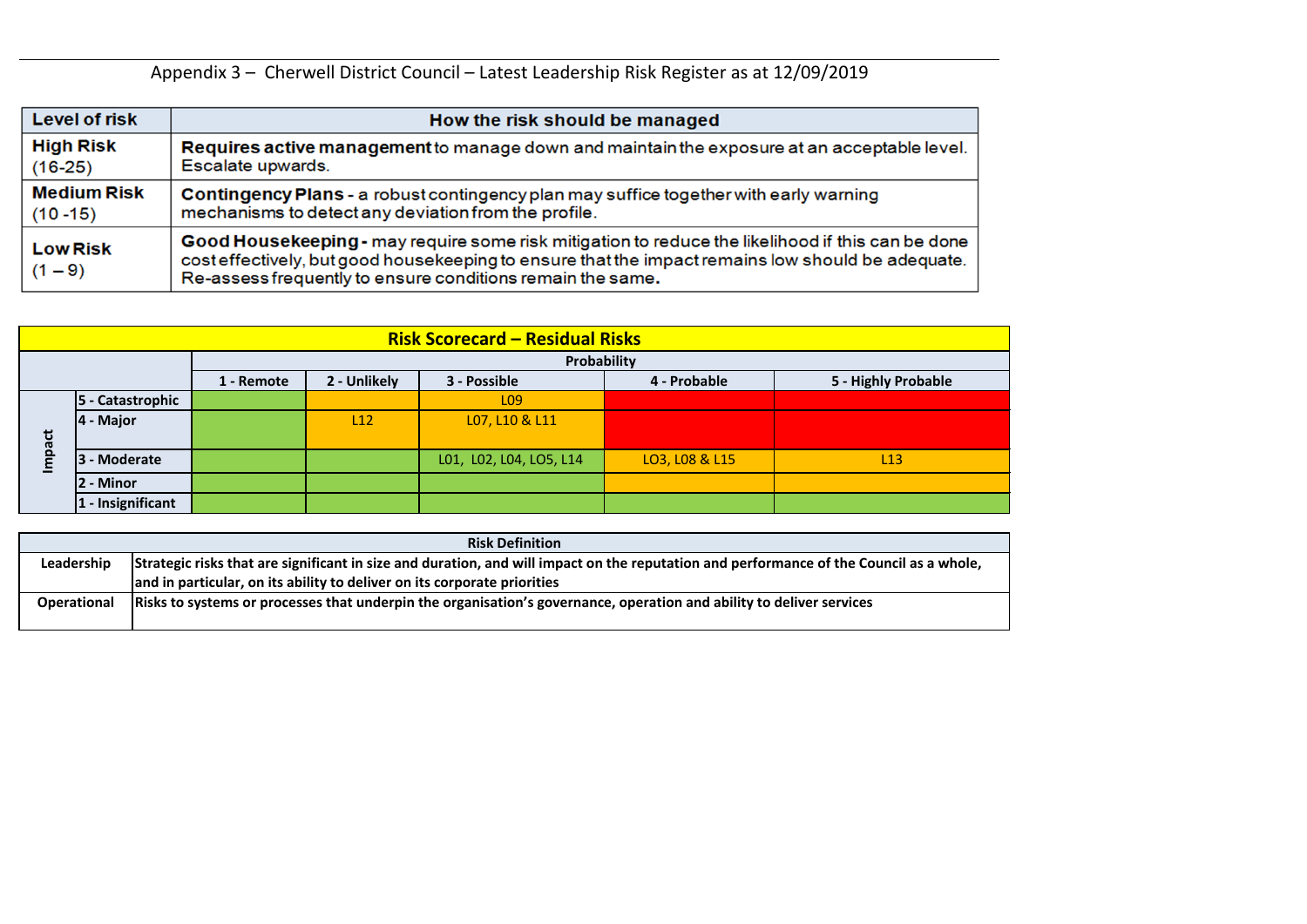|         | <b>Name and Description of</b>                                                                                                                                                    | tential impact                                                                                                                                                                                                                                                                                                                                                                                                                                                                                                                                                                         |                | Inherent (gross)<br>risk level<br>(no Controls) |                 | Controls<br><b>Control assessment</b>                                                                                                                                                                                                                                                                                                                                                                                                                                                                                                                                                                                                                                                                                                                                                                                                                                                          |                                                                                                       | <b>Lead Member</b>              | <b>Risk owner</b> | <b>Risk manager</b>     |                         | <b>Residual risk level (after</b><br>existing controls) |    | travel            | <b>Mitigating actions</b><br>Direct'n of (to address control issues)                                                                                                                                                                                                                                                                                                                                                                                                                                                                                                                                                                                                                                                                                                                                                                                                                                                                                                                                                                                                                                                                                                                                                                                                                                                                                                                                                                                                                                                                                                                                                                                                                                                                             | Comment:                                                                                                                                                                                                                                                                                                                                                                                                                                                                                                                                                                                                                                                        | Last updated                                                                    |
|---------|-----------------------------------------------------------------------------------------------------------------------------------------------------------------------------------|----------------------------------------------------------------------------------------------------------------------------------------------------------------------------------------------------------------------------------------------------------------------------------------------------------------------------------------------------------------------------------------------------------------------------------------------------------------------------------------------------------------------------------------------------------------------------------------|----------------|-------------------------------------------------|-----------------|------------------------------------------------------------------------------------------------------------------------------------------------------------------------------------------------------------------------------------------------------------------------------------------------------------------------------------------------------------------------------------------------------------------------------------------------------------------------------------------------------------------------------------------------------------------------------------------------------------------------------------------------------------------------------------------------------------------------------------------------------------------------------------------------------------------------------------------------------------------------------------------------|-------------------------------------------------------------------------------------------------------|---------------------------------|-------------------|-------------------------|-------------------------|---------------------------------------------------------|----|-------------------|--------------------------------------------------------------------------------------------------------------------------------------------------------------------------------------------------------------------------------------------------------------------------------------------------------------------------------------------------------------------------------------------------------------------------------------------------------------------------------------------------------------------------------------------------------------------------------------------------------------------------------------------------------------------------------------------------------------------------------------------------------------------------------------------------------------------------------------------------------------------------------------------------------------------------------------------------------------------------------------------------------------------------------------------------------------------------------------------------------------------------------------------------------------------------------------------------------------------------------------------------------------------------------------------------------------------------------------------------------------------------------------------------------------------------------------------------------------------------------------------------------------------------------------------------------------------------------------------------------------------------------------------------------------------------------------------------------------------------------------------------|-----------------------------------------------------------------------------------------------------------------------------------------------------------------------------------------------------------------------------------------------------------------------------------------------------------------------------------------------------------------------------------------------------------------------------------------------------------------------------------------------------------------------------------------------------------------------------------------------------------------------------------------------------------------|---------------------------------------------------------------------------------|
| 2019/20 |                                                                                                                                                                                   |                                                                                                                                                                                                                                                                                                                                                                                                                                                                                                                                                                                        |                |                                                 |                 |                                                                                                                                                                                                                                                                                                                                                                                                                                                                                                                                                                                                                                                                                                                                                                                                                                                                                                | Fully effective<br>Partially effective<br>Not effective                                               |                                 |                   |                         |                         |                                                         |    |                   |                                                                                                                                                                                                                                                                                                                                                                                                                                                                                                                                                                                                                                                                                                                                                                                                                                                                                                                                                                                                                                                                                                                                                                                                                                                                                                                                                                                                                                                                                                                                                                                                                                                                                                                                                  |                                                                                                                                                                                                                                                                                                                                                                                                                                                                                                                                                                                                                                                                 |                                                                                 |
| LO1 -   | Financial resilience -<br>Failure to react to<br>external financial impacts,<br>new policy and increased<br>service demand. Poor<br>investment and asset<br>management decisions. | Reduced medium and long term financial viability<br>eduction in services to customers<br>ncreased volatility and inability to manage and respond to changes in<br>funding levels<br>Reduced financial returns (or losses) on investments/assets<br>Inability to deliver financial efficiencies<br>nability to deliver commercial objectives (increased income)<br>Poor customer service and satisfaction<br>Increased complexity in governance arrangements<br>Lack of officer capacity to meet service demand<br>Lack of financial awareness and understanding throughout the council | $\overline{4}$ | $\overline{4}$                                  |                 | Medium Term Revenue Plan reported regularly to members.<br>Balanced medium term and dynamic ability to prioritise resources<br>Highly professional, competent, qualified staff<br>Good networks established locally, regionally and nationally<br>National guidance interpreting legislation available and used regularly<br>Members aware and are briefed regularly<br>Participate in Oxfordshire Treasurers' Association's work streams<br>Review of best practice guidance from bodies such as CIPFA, LGA and NAO<br>reasury management and capital strategies in place<br>Investment strategies in place                                                                                                                                                                                                                                                                                   | lFully<br>Partially<br>Fully<br>Fully<br>Fully<br>Fully<br>Fully<br>Fully<br>Fully                    | <b>Councillor Tony</b><br>Illot | Adele Taylor      | Dominic<br>Oakeshott    | $\overline{\mathbf{3}}$ | 3                                                       | -9 | $\leftrightarrow$ | Key staff recruited to and review of workload and capacity across Maintaining focus in this area with ongoing<br>the team. Additional resilience and resource for financial<br>accounting and reporting engaged through external partners and awareness raising<br>agencies.<br>Investment strategy approach agreed and operating and all<br>potential investments now taken through the working groups<br>prior to formal sign off. Robust review and challenge of our<br>investment options to be regularly undertaken through our usual of investments.<br>monitoring processes.<br>Timeliness and quality of budget monitoring particularly property Financial System Solution Project continuing to<br>income and capital improving.<br>Financial Systems replacement project underway. LEAN review<br>of budget monitoring undertaken with significant engagement<br>rom within the wider business.<br>Asset Management Strategy being reviewed and refreshed.<br>Review of BUILD! to ensure procurement and capital monitoring Review in hand.<br>arrangements are in place and development of forward<br>programme - work still underway.<br>inance support and engagement with programme management   Finance business partners involved with<br>processes continuing.<br>urther integration and development of Performance, Finance<br>and Risk reporting<br>Regular involvement and engagement with senior management<br>across County as well as involvement in Regional and National<br>finance forums.<br>Regular member meetings, training and support in place and<br>regularly reviewed. Briefings provided on key topics to members<br>with particular focus on key skills for specific committees such as<br>audit committee. | eview, staff and member training and<br>nvestment options considered as and when<br>they arise, MTFS and budget setting being<br>developed to enhance the scrutiny and quality<br>consider future finance system options,<br>incorporating budget management via Lean,<br>extension of Civica and new procurement.<br>Review underway<br>reflection locally on outcomes.<br>Integrated reporting has been embedded<br>Engagement with a number of national and<br>regional networks to ensure we are as up-to-<br>date as we can be in relation to potential<br>funding changes from 2020/21 and impact on<br>our MTFS.<br>Regular training will be undertaken. | Risk reviewed -<br>14/09/19 -<br>Control<br>Assessment &<br>comments<br>ipdated |
|         |                                                                                                                                                                                   |                                                                                                                                                                                                                                                                                                                                                                                                                                                                                                                                                                                        |                |                                                 |                 | Regular financial and performance monitoring in place<br>Independent third party advisers in place<br>Regular bulletins and advice received from advisers<br>Property portfolio income monitored through financial management arrangements on<br>ı regular basis                                                                                                                                                                                                                                                                                                                                                                                                                                                                                                                                                                                                                               | Fully<br>Fully<br>Fully<br>Partially                                                                  |                                 |                   |                         |                         |                                                         |    |                   | New approach to budget setting introduced linked to service<br>planning. Additional challenge added into the process to ensure<br>robustness of estimates<br>Regular utilisation of advisors as appropriate.<br>nternal Audits being undertaken for core financial activity and<br>capital as well as service activity                                                                                                                                                                                                                                                                                                                                                                                                                                                                                                                                                                                                                                                                                                                                                                                                                                                                                                                                                                                                                                                                                                                                                                                                                                                                                                                                                                                                                           | Budget setting for 2020/21 underway, first<br>checkpoint in 13/09/19 for the return of<br>submissions by managers.<br>Review of borrowing approach being<br>considered alongside our financial advisors<br>Regular reporting of progress on internal audits<br>considered by the committee                                                                                                                                                                                                                                                                                                                                                                      |                                                                                 |
| LO2 -   | <b>Statutory functions -</b>                                                                                                                                                      | Legal challenge                                                                                                                                                                                                                                                                                                                                                                                                                                                                                                                                                                        |                |                                                 |                 | Asset Management Strategy in place and embedded.<br>Transformation Programme in place to deliver efficiencies and increased income in<br>he future.<br>Embedded system of legislation and policy tracking In place, with clear                                                                                                                                                                                                                                                                                                                                                                                                                                                                                                                                                                                                                                                                 | Partially<br>Fully                                                                                    |                                 |                   |                         |                         |                                                         |    |                   | Establish corporate repository and accountability for                                                                                                                                                                                                                                                                                                                                                                                                                                                                                                                                                                                                                                                                                                                                                                                                                                                                                                                                                                                                                                                                                                                                                                                                                                                                                                                                                                                                                                                                                                                                                                                                                                                                                            | Service plans for 2019-20 received and                                                                                                                                                                                                                                                                                                                                                                                                                                                                                                                                                                                                                          | Risk reviewed                                                                   |
|         | Failure to meet statutory<br>legislative changes are<br>not anticipated or<br>planned for.                                                                                        | obligations and policy and Loss of opportunity to influence national policy / legislation<br><b>Financial penalties</b><br>Reduced service to customers                                                                                                                                                                                                                                                                                                                                                                                                                                |                | $\overline{4}$                                  | 12 <sub>1</sub> | accountabilities, reviewed regularly by Directors<br>Clear accountability for responding to consultations with defined process to ensure<br>Member engagement<br>National guidance interpreting legislation available and used regularly<br>Risks and issues associated with Statutory functions incorporated into Directorate Risk<br>Registers and regularly reviewed<br>Clear accountability for horizon scanning, risk identification / categorisation /<br>escalation and policy interpretation in place<br>Robust Committee forward plans to allow member oversight of policy issues and risk<br>management, including Scrutiny and Audit<br>Internal Audit Plan risk based to provide necessary assurances<br>Strong networks established locally, regionally and nationally to ensure influence on<br>policy issues<br>Senior Members aware and briefed regularly in 1:1s by Directors | Partially<br>Fully<br>Fully<br>Partially<br>Partially<br>Partially<br>Partially<br>Fully<br>Partially | <b>Councillor Barry</b><br>Wood |                   | Yvonne Rees Nick Graham | $\overline{\mathbf{3}}$ |                                                         |    | $\leftrightarrow$ | policy/legislative changes<br>Review Directorate/Service risk registers<br>Ensure Committee forward plans are reviewed regularly by<br>senior officers<br>nsure Internal Audit plan focusses on key leadership risks<br>Develop stakeholder map, with Director responsibility allocated<br>for managing key relationships<br>Standardise agendas for Director / PFH 1:1s<br>New NPPF published 05/03/18 will guide revised approach to<br>planning policy and development management.<br>Allocate specific resource to support new projects/policies or<br>statutory requirements e.g. GDPR                                                                                                                                                                                                                                                                                                                                                                                                                                                                                                                                                                                                                                                                                                                                                                                                                                                                                                                                                                                                                                                                                                                                                      | currently being reviewed. Performance<br>framework for 2019-20 to be agreed.<br>Review of Leadership Risk Register and Risk<br>Strategy for 2019-20 in progress.                                                                                                                                                                                                                                                                                                                                                                                                                                                                                                | 12/09/19 - No<br>changes                                                        |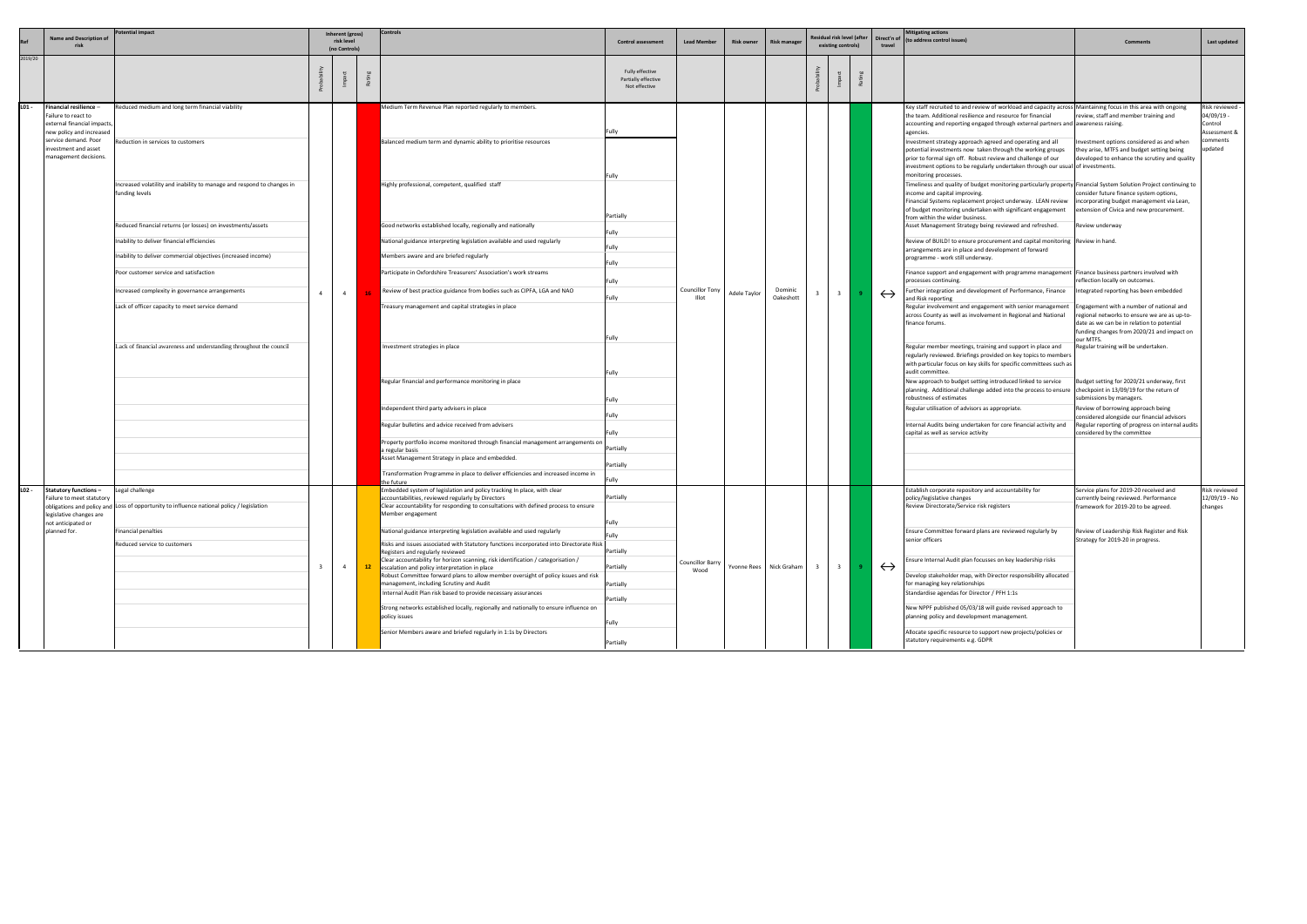|         | <b>Name and Description of</b>                                                                                                                                                                                                                                                 | tential impact                                                                                                                                                                                                                                                                                                                                                                                                                                                                                                                         |                         | Inherent (gross)<br>risk level<br>(no Controls) |    |                                                                                                                                                                                                                                                                                                                                                                                                                                                                                                                                                                                                                                                                       |                                                            | <b>Control assessment</b>       | <b>Lead Member</b> | <b>Risk owner</b>        | <b>Risk manager</b>     |                         |                 | Residual risk level (after<br>existing controls) |                                                                                                                                                                                                                                                                                                                                                                                                                                                                                                                                                                                                                                                |                                                                                                                                                                                                                                                                                                                                                                                                                                                                               | Direct'n of<br>trave                                                              | <b>Mitigating actions</b><br>(to address control issues) | Comment: | Last updated |
|---------|--------------------------------------------------------------------------------------------------------------------------------------------------------------------------------------------------------------------------------------------------------------------------------|----------------------------------------------------------------------------------------------------------------------------------------------------------------------------------------------------------------------------------------------------------------------------------------------------------------------------------------------------------------------------------------------------------------------------------------------------------------------------------------------------------------------------------------|-------------------------|-------------------------------------------------|----|-----------------------------------------------------------------------------------------------------------------------------------------------------------------------------------------------------------------------------------------------------------------------------------------------------------------------------------------------------------------------------------------------------------------------------------------------------------------------------------------------------------------------------------------------------------------------------------------------------------------------------------------------------------------------|------------------------------------------------------------|---------------------------------|--------------------|--------------------------|-------------------------|-------------------------|-----------------|--------------------------------------------------|------------------------------------------------------------------------------------------------------------------------------------------------------------------------------------------------------------------------------------------------------------------------------------------------------------------------------------------------------------------------------------------------------------------------------------------------------------------------------------------------------------------------------------------------------------------------------------------------------------------------------------------------|-------------------------------------------------------------------------------------------------------------------------------------------------------------------------------------------------------------------------------------------------------------------------------------------------------------------------------------------------------------------------------------------------------------------------------------------------------------------------------|-----------------------------------------------------------------------------------|----------------------------------------------------------|----------|--------------|
| 2019/20 |                                                                                                                                                                                                                                                                                |                                                                                                                                                                                                                                                                                                                                                                                                                                                                                                                                        |                         |                                                 |    |                                                                                                                                                                                                                                                                                                                                                                                                                                                                                                                                                                                                                                                                       | Fully effective<br>Partially effective<br>Not effective    |                                 |                    |                          |                         |                         |                 |                                                  |                                                                                                                                                                                                                                                                                                                                                                                                                                                                                                                                                                                                                                                |                                                                                                                                                                                                                                                                                                                                                                                                                                                                               |                                                                                   |                                                          |          |              |
| $L03 -$ | <b>Lack of Organisational</b><br>Capacity - Ability to<br>deliver Council priorities<br>and services impacted by<br>increased workload and<br>educed<br>capacity/resilience<br>following end of joint<br>working arrangements<br>with South<br>Northamptonshire<br>Council.    | Financial impact due to use of agency staff, possible impact on customers<br>and frontline service delivery if capacity risks are not managed.<br>nability to deliver council's plans<br>nability to realise commercial opportunities or efficiencies<br>Reduced resilience and business continuity<br>Reduced staff morale, increased workload and uncertainty may lead to<br>loss of good people                                                                                                                                     | $\overline{4}$          | $\overline{4}$                                  |    | Weekly HR Vacancy Control process in place to ensure appropriate resourcing<br>decisions are made.<br>Arrangements in place to source appropriate interim resource if needed<br>16 Ongoing programme of internal communication<br>Programme Boards in place to oversee key corporate projects and ensure resources<br>are allocated as required.<br>CDC Extended Leadership Team (ELT) Meetings established to oversee and provide<br>assurance on key organisational matters including resourcing.                                                                                                                                                                   | Partially<br>Fully<br>Fully<br>Fully<br>Partially          | <b>Councillor Barry</b><br>Wood | Yvonne Rees        | Claire Taylor            | $\overline{4}$          | $\overline{3}$          | 12 <sup>7</sup> | $\leftrightarrow$                                | Weekly CEDR and monthly ELT meetings with clear escalation<br>pathways for issues to be resolved.<br>Learning and development opportunities identified and<br>promoted by the Chief Executive.<br>Regular communications from Chief Executive. Quarterly staff<br>briefings from Assistant Directors.<br>External support secured for key corporate projects including<br>CDC/OCC joint working, Growth Deal and IT Transformation<br>Programme.                                                                                                                                                                                               | Separation programme to date delivered<br>without reducing capacity at CDC, however<br>resilience is an issue as teams are no longer<br>shared with SNC. Only HR, Wellbeing and<br>Customer Services left to separate.<br>Monthly separation updates to ELT<br>Opportunities for joint working with OCC being<br>explored for Legal, Finance and Strategic<br>Capability (corporate services).<br>roposals for two Joint Corporate Directors<br>between CDC and OCC approved. | Risk reviewed<br>1/09/19 -<br>Mitigating<br>actions and<br>Commentary<br>updated. |                                                          |          |              |
| $L04 -$ | <b>CDC Local Plan - Failure</b>                                                                                                                                                                                                                                                | Poor planning decisions leading to inappropriate growth in inappropriate                                                                                                                                                                                                                                                                                                                                                                                                                                                               |                         |                                                 |    | Partnership Working Group established with OCC to oversee joint working<br>opportunities.<br>Local Development Scheme (LDS) is actively managed and reviewed, built into Service                                                                                                                                                                                                                                                                                                                                                                                                                                                                                      | Partially                                                  |                                 |                    |                          |                         |                         |                 |                                                  | Regular review meetings on progress and critical path review                                                                                                                                                                                                                                                                                                                                                                                                                                                                                                                                                                                   | The latest Local Development Scheme is that                                                                                                                                                                                                                                                                                                                                                                                                                                   | Risk reviewed                                                                     |                                                          |          |              |
|         | to ensure sound, up to<br>date local plan remains in<br>place for Cherwell<br>resulting in poor planning<br>decisions such as<br>development in<br>inappropriate locations,<br>inability to demonstrate<br>an adequate supply of<br>land for housing and<br>planning by appeal | place.<br>Negative (or failure to optimise) economic, social, community and<br>environmental gain<br>Negative impact on the council's ability to deliver its strategic objectives,<br>cluding its commitments within the Oxfordshire Housing & Growth Deal<br>creased costs in planning appeals<br>Possible financial penalties through not delivering forecasted New Homes<br>Bonus (NHB)<br>Reputational damage with investor community of Cherwell as a good<br>place to do business created by uncertainty/ lack of policy clarity | $\overline{\mathbf{3}}$ | $5\overline{)}$                                 | 15 | Plan, and integral to staff appraisals of all those significantly involved in Plan<br>preparation and review<br>Team capacity and capability kept under continual review with gaps and pressures<br>identified and managed at the earliest opportunity.<br>Arrangements in place to source appropriate additional, time-bound resource if<br>needed<br>Delegations to Chief Exec agreed to ensure timely decisions<br>Ongoing programme of internal communication, including Members updates and<br>training programme<br>On-going review of planning appeal decisions to assess robustness and relevance of<br>Local Plan policies<br>Updates on annual NHB payments | Partially<br>Partially<br>Partially<br>Not                 | Councillor Colin<br>Clarke      | Paul Feehily       | David<br>Peckford        |                         | $\overline{3}$          |                 | $\leftrightarrow$                                | Regular Portfolio briefings and political review<br>LDS updated as required with programme management<br>approach adopted to ensure progress against plan<br>LDS timeline built into Directorate level objectives (e.g. via<br>Service Plans) and incorporated into SMART targets within staff<br>appraisals<br>Additional evidence commissioned as required.<br>Need to keep under review staff and financial resources to<br>ensure delivery to timetable (LDS) for Local Plan Review.<br>Authority Monitoring Reports continue to be prepared on a<br>regular annual basis<br>Hearings into CDC partial review took place in February 2019. | approved by the Executive in December 2018.<br>It includes the programmes for the Partial<br>Review of the Local Plan, the Oxfordshire Plan<br>2050, a Local Plan Review, the Banbury<br>Canalside Supplementary Planning Document<br>and work on a Community Infrastructure Level<br>$(CL)$ .<br>The residual risk score of '9' reflects delay with<br>the Oxfordshire Plan and the review of the<br>Local Plan.                                                             | 9/09/19 -<br>ommentary<br>ipdated and<br>dditional<br>nformation in<br>LO4 tab.   |                                                          |          |              |
| LO5 -   | <b>Business Continuity</b><br>Failure to ensure that<br>critical services can be<br>naintained in the event<br>of a short or long term<br>incident affecting the<br>Councils' operations                                                                                       | nability to deliver critical services to customers/residents<br>Financial loss<br>Loss of important data<br>nability to recover sufficiently to restore non-critical services before they<br>become critical<br>oss of reputation                                                                                                                                                                                                                                                                                                      |                         | $\overline{4}$                                  |    | Business continuity strategy in place<br>Services prioritised and recovery plans reflect the requirements of critical services<br>ICT disaster recovery arrangements in place<br>Incident management team identified in Business Continuity Strategy<br>All services undertake annual business impact assessments and update plans<br><b>Business Continuity Plans tested</b>                                                                                                                                                                                                                                                                                         | Fully<br>Fullv<br>Fully<br>Partially<br>Fully<br>Partially | Councillor<br>Andrew McHugh     |                    | Graeme Kane Richard Webb | $\overline{\mathbf{3}}$ | $\overline{\mathbf{3}}$ |                 | $\leftrightarrow$                                | Business Continuity Statement of Intent and Framework agreed<br>by CEDR<br>BC Improvement Plan agreed with CEDR<br>ICT transition to data centre and cloud services have reduced<br>likelihood of ICT loss and data loss<br>Corporate ownership and governance sits at senior officer level<br>BC Impact assessments and BCPs in place for all teams and peer<br>reviewed by OCC's Emergency Planning team<br>Progress report was provided to CEDR in March                                                                                                                                                                                    | A cross-council programme to update all<br>pusiness continuity plans will commence in<br>September to ensure all plans are up to date<br>ollowing separation of the councils. The BC<br>steering group met in August and agreed a<br>upport package for BC plan authors to assist<br>hem to review their plans.                                                                                                                                                               | Risk Reviewed<br>and comments<br>pdated<br>.2/09/19                               |                                                          |          |              |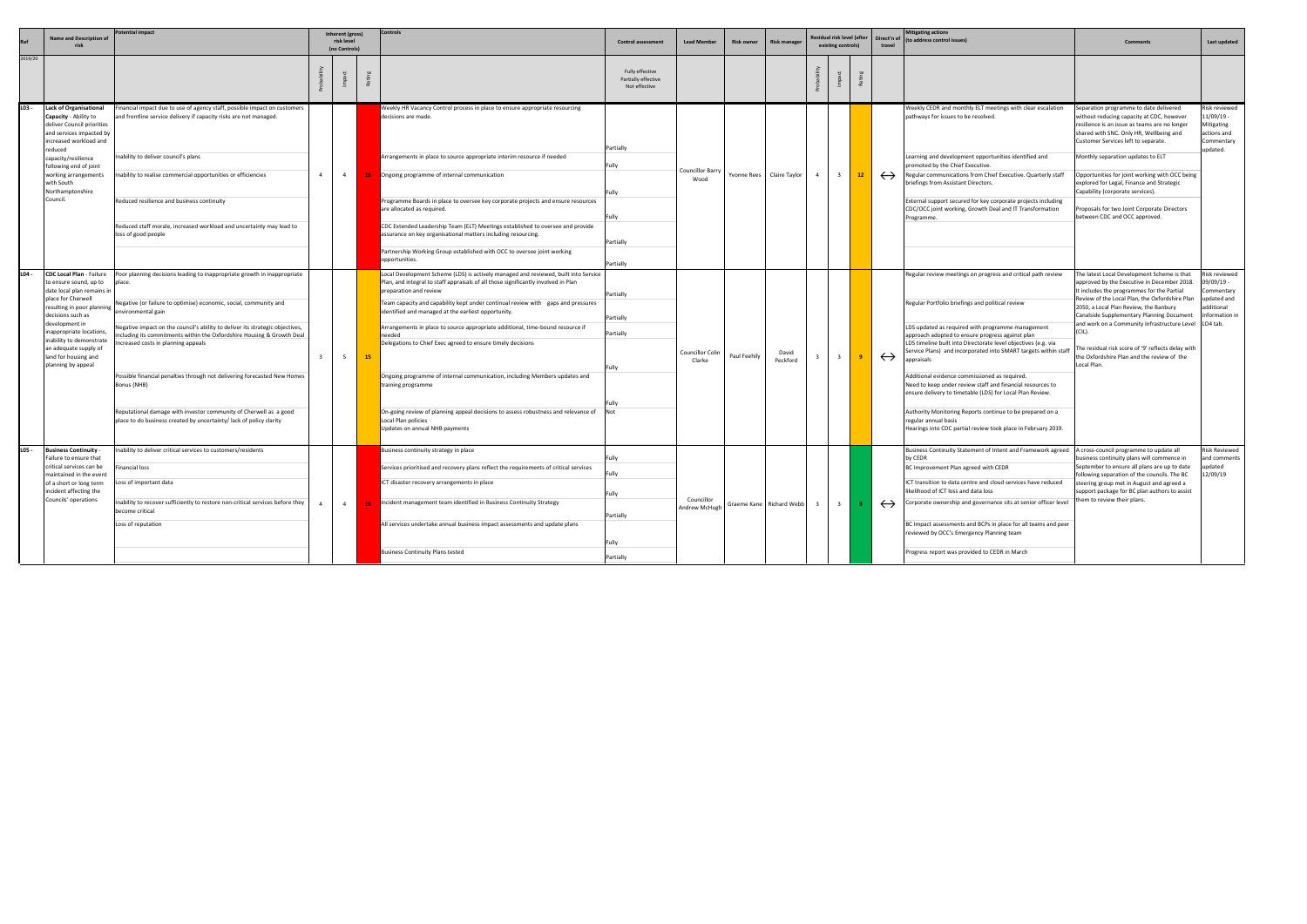|         | Name and Description of                                                                                                                                                       | 'otential impact                                                                                                                                                                                                                                                                                                     |                | <b>Inherent</b> (gross)<br>risk level<br>(no Controls) |                | Control                                                                                                                                                                                                                                                                                                                                                                                                                                                                                                                                                                                                   | <b>Control assessment</b>                                       | <b>Lead Member</b>          | <b>Risk owner</b> | <b>Risk manager</b>                                                                                                                                                                                                                     |                        | tesidual risk level (after<br>existing controls) |                 | travel            | <b>Mitigating actions</b><br>Direct'n of (to address control issues)                                                                                                                                                                                                                                                                                                                                                                                                                                                                                                                                                                                                                                                    | <b>Comments</b>                                                                                                                                                                                                                                                                                                                                                                                                                                                                                                                                                                                                                                                 | Last updated                        |  |                                                                                                                                                                                                                                                                                                                                                                                                                                                                                                                              |                                                                                                                                                                                                                   |  |
|---------|-------------------------------------------------------------------------------------------------------------------------------------------------------------------------------|----------------------------------------------------------------------------------------------------------------------------------------------------------------------------------------------------------------------------------------------------------------------------------------------------------------------|----------------|--------------------------------------------------------|----------------|-----------------------------------------------------------------------------------------------------------------------------------------------------------------------------------------------------------------------------------------------------------------------------------------------------------------------------------------------------------------------------------------------------------------------------------------------------------------------------------------------------------------------------------------------------------------------------------------------------------|-----------------------------------------------------------------|-----------------------------|-------------------|-----------------------------------------------------------------------------------------------------------------------------------------------------------------------------------------------------------------------------------------|------------------------|--------------------------------------------------|-----------------|-------------------|-------------------------------------------------------------------------------------------------------------------------------------------------------------------------------------------------------------------------------------------------------------------------------------------------------------------------------------------------------------------------------------------------------------------------------------------------------------------------------------------------------------------------------------------------------------------------------------------------------------------------------------------------------------------------------------------------------------------------|-----------------------------------------------------------------------------------------------------------------------------------------------------------------------------------------------------------------------------------------------------------------------------------------------------------------------------------------------------------------------------------------------------------------------------------------------------------------------------------------------------------------------------------------------------------------------------------------------------------------------------------------------------------------|-------------------------------------|--|------------------------------------------------------------------------------------------------------------------------------------------------------------------------------------------------------------------------------------------------------------------------------------------------------------------------------------------------------------------------------------------------------------------------------------------------------------------------------------------------------------------------------|-------------------------------------------------------------------------------------------------------------------------------------------------------------------------------------------------------------------|--|
| 2019/20 |                                                                                                                                                                               |                                                                                                                                                                                                                                                                                                                      |                |                                                        |                |                                                                                                                                                                                                                                                                                                                                                                                                                                                                                                                                                                                                           | Fully effective<br>Partially effective<br>Not effective         |                             |                   |                                                                                                                                                                                                                                         |                        |                                                  |                 |                   |                                                                                                                                                                                                                                                                                                                                                                                                                                                                                                                                                                                                                                                                                                                         |                                                                                                                                                                                                                                                                                                                                                                                                                                                                                                                                                                                                                                                                 |                                     |  |                                                                                                                                                                                                                                                                                                                                                                                                                                                                                                                              |                                                                                                                                                                                                                   |  |
| L07 -   | Failure to ensure that the<br>local authority has plans<br>in place to respond<br>appropriately to a civil<br>emergency fulfilling its<br>duty as a category one<br>responder | Emergency Planning (EP) - Inability of council to respond effectively to an emergency<br>Unnecessary hardship to residents and/or communities<br>Risk to human welfare and the environment<br>Legal challenge<br>Potential financial loss through compensation claims<br>Ineffective Cat 1 partnership relationships | $\overline{4}$ |                                                        | $\overline{4}$ | Key contact lists updated monthly.<br>Emergency Planning Lead Officer defined with responsibility to review, test and<br>exercise plan and to establish, monitor and ensure all elements are covered<br>Added resilience from cover between shared Environmental Health and Community<br>Safety Teams as officers with appropriate skill<br>Senior management attend Civil Emergency training<br>Multi agency emergency exercises conducted to ensure readiness<br>On-call rota established for Duty Emergency Response Co- ordinators<br>Active participation in Local Resilience Forum (LRF) activities | Fully<br>Partially<br>Fully<br>Fully<br>Fully<br>Fully<br>Fully | Councillor<br>Andrew McHugh |                   | Graeme Kane Richard Webb                                                                                                                                                                                                                |                        | $\overline{4}$                                   | 12 <sub>2</sub> | $\leftrightarrow$ | Emergency plan contacts list being updated monthly and<br>reissued to all duty managers.<br>OCC Emergency Planning providing expert advice and support<br>under a partnership arrangement. Chief Operating Officer meets<br>with ACO Oxfordshire Fire and Rescue quarterly to oversee<br>shared EP arrangements.<br>upporting officers for incident response identified in the<br>mergency plan and wallet guide<br>Drop in training session now taking place monthly (from June)<br>covering a range of topics.<br>Senior managers have attended multi-agency exercises and duty<br>manager training with OCC senior managers.<br>On-call rota being maintained<br>Authority represented at the Local Resilience Forum | Active plans are in place to ensure the authority Risk Reviewed<br>s prepared for a variety of emergencies.<br>Continual improvements are being made as a<br>result of a review of these plans and in<br>partnership with the Local Resilience Forum. Ar<br>'on-call' system ensures there is a senior<br>manager available to lead a response to an<br>incident 24/7. Separate Emergency Plans are<br>being created for SNC and CDC.<br>OCC now providing expert advice and support.<br>Active involvement in the LRF Brexit planning<br>arrangements is on-going and a refreshed<br>timetable of risk and impact review is in place<br>starting in September. | 2/09/19 and<br>omments:<br>updated. |  |                                                                                                                                                                                                                                                                                                                                                                                                                                                                                                                              |                                                                                                                                                                                                                   |  |
| L08 -   | <b>Health and safety</b><br>- Failure to comply with<br>health and safety<br>legislation, corporate H&S<br>policies and corporate<br>H&S landlord<br>responsibilities         | Fatality, serious injury & ill health to employees or members of the public<br>Criminal prosecution for failings                                                                                                                                                                                                     |                |                                                        |                | New Health & Safety Corporate H&S arrangements & guidance in place as part of the<br>newly adopted HSG65 Management System<br>Clearly identified accountability and responsibilities for Health and Safety established<br>at all levels throughout the organisation                                                                                                                                                                                                                                                                                                                                       | Partially                                                       |                             |                   |                                                                                                                                                                                                                                         |                        |                                                  |                 |                   | A new Corporate Health, Safety and Wellbeing Policy was ratified Senior Officer Meeting receives regular updates Risk reviewed<br>BPM meeting on 17th June. The Corporate arrangements are in<br>the process of being updated. These will be finalised by end of<br>October 2019.<br>Following the ratification of the new Corporate Health, Safety<br>and Wellbeing Policy in July new AD checklists will be issued.                                                                                                                                                                                                                                                                                                   | from Corporate H&S Manager. Relevant<br>updates taken to appropriate committee. Joint<br>Council and Employee Engagement Committee actions<br>(JCEEC) to be formed by HR in Oct/Nov time. To updated.<br>be in place to ensure robust communication<br>methods are in place for consultation between<br>HR/H&S and TU.<br>HR AD in the process of co-ordinating JCEEC<br>meetings. First JCEEC meeting took place<br>January 2019                                                                                                                                                                                                                               | 10/09/19 -<br>Mitigating            |  |                                                                                                                                                                                                                                                                                                                                                                                                                                                                                                                              |                                                                                                                                                                                                                   |  |
|         |                                                                                                                                                                               | Financial loss due to compensation claims<br>Enforcement action - cost of regulator (HSE) time                                                                                                                                                                                                                       |                |                                                        |                |                                                                                                                                                                                                                                                                                                                                                                                                                                                                                                                                                                                                           |                                                                 |                             |                   | Corporate H&S Manager & H&S Officer in post to formalise the H&S Management<br>System & provide competent H&S advice & assistance to managers & employees.<br>Proactive monitoring of Health & Safety performance management internally | Partially<br>Partially |                                                  |                 |                   |                                                                                                                                                                                                                                                                                                                                                                                                                                                                                                                                                                                                                                                                                                                         |                                                                                                                                                                                                                                                                                                                                                                                                                                                                                                                                                                                                                                                                 |                                     |  | The H&S team are conducting health and safety inspections<br>internally across all services and teams, the health and safety<br>inspection program has been reviewed and the programme<br>started its role out in May 2019. To date a total of 7 audits have year program. A new 2 year schedule has been<br>been carried out. The health and safety internal inspection cover developed to replaced the existing schedule.<br>all elements of our overall H&S management system to ensure<br>compliance with our standards. | The Internal Audit programme has undergone<br>review due to change in the resources available<br>following separation to carry out the existing 3<br>Roll out of the new audit schedule commenced<br>in May 2019. |  |
|         |                                                                                                                                                                               | Increased sickness absence<br>Increased agency costs                                                                                                                                                                                                                                                                 | 5 <sup>5</sup> |                                                        | $\overline{4}$ | Proactive monitoring of Health & Safety performance management externally<br>Effective induction and training regime in place for all staff                                                                                                                                                                                                                                                                                                                                                                                                                                                               | Partially<br>Fully                                              | Councillor Lynn<br>Pratt    | Adele Taylor      | Ceri Harris                                                                                                                                                                                                                             | $\overline{4}$         | $\overline{\mathbf{3}}$                          | 12 <sub>2</sub> | $\leftrightarrow$ | Management of H&S training will now be included within the<br>new eLearning programme which is in the process of being<br>procured. Risk Assessment Workshop training is being<br>developed. Robust training already in place in Environmental<br>Services. Corporate Arrangements are being updated. These wil<br>be completed by the end of September 2019.<br>Good awareness in higher risk areas of the business, e.g.                                                                                                                                                                                                                                                                                              | Final sign off from the HR/Training Manager for<br>training procurement and implementation due<br>Final tweaks being made prior to launch of<br>eLearning package                                                                                                                                                                                                                                                                                                                                                                                                                                                                                               |                                     |  |                                                                                                                                                                                                                                                                                                                                                                                                                                                                                                                              |                                                                                                                                                                                                                   |  |
|         |                                                                                                                                                                               | Reduction in capacity impacts service delivery                                                                                                                                                                                                                                                                       |                |                                                        |                | Positive Health & Safety risk aware culture<br>Corporate Health & Safety meeting structure in place for co-ordination and                                                                                                                                                                                                                                                                                                                                                                                                                                                                                 | Partially<br>Partially                                          |                             |                   |                                                                                                                                                                                                                                         |                        |                                                  |                 |                   | Environmental Services. However other areas need improved<br>awareness of risk assessment process.<br>Reviews of leases and performance monitoring to be reviewed to A review has been undertaken of all CDC owner<br>satisfy the Councils providers/ contractors are managing<br>significant risks.                                                                                                                                                                                                                                                                                                                                                                                                                    | properties to ensure that fire risk assessments,<br>vater hygiene surveys and asbestos surveys<br>have been completed where required.                                                                                                                                                                                                                                                                                                                                                                                                                                                                                                                           |                                     |  |                                                                                                                                                                                                                                                                                                                                                                                                                                                                                                                              |                                                                                                                                                                                                                   |  |
|         |                                                                                                                                                                               |                                                                                                                                                                                                                                                                                                                      |                |                                                        |                | consultation<br>Corporate body & Member overview of Health & Safety performance via appropriate<br>committee<br>Assurance that third party organisations subscribe to and follow Council Health &<br>Safety guidelines and are performance managed where required                                                                                                                                                                                                                                                                                                                                         | Partially<br>Fully<br>Partially                                 |                             |                   |                                                                                                                                                                                                                                         |                        |                                                  |                 |                   |                                                                                                                                                                                                                                                                                                                                                                                                                                                                                                                                                                                                                                                                                                                         |                                                                                                                                                                                                                                                                                                                                                                                                                                                                                                                                                                                                                                                                 |                                     |  |                                                                                                                                                                                                                                                                                                                                                                                                                                                                                                                              |                                                                                                                                                                                                                   |  |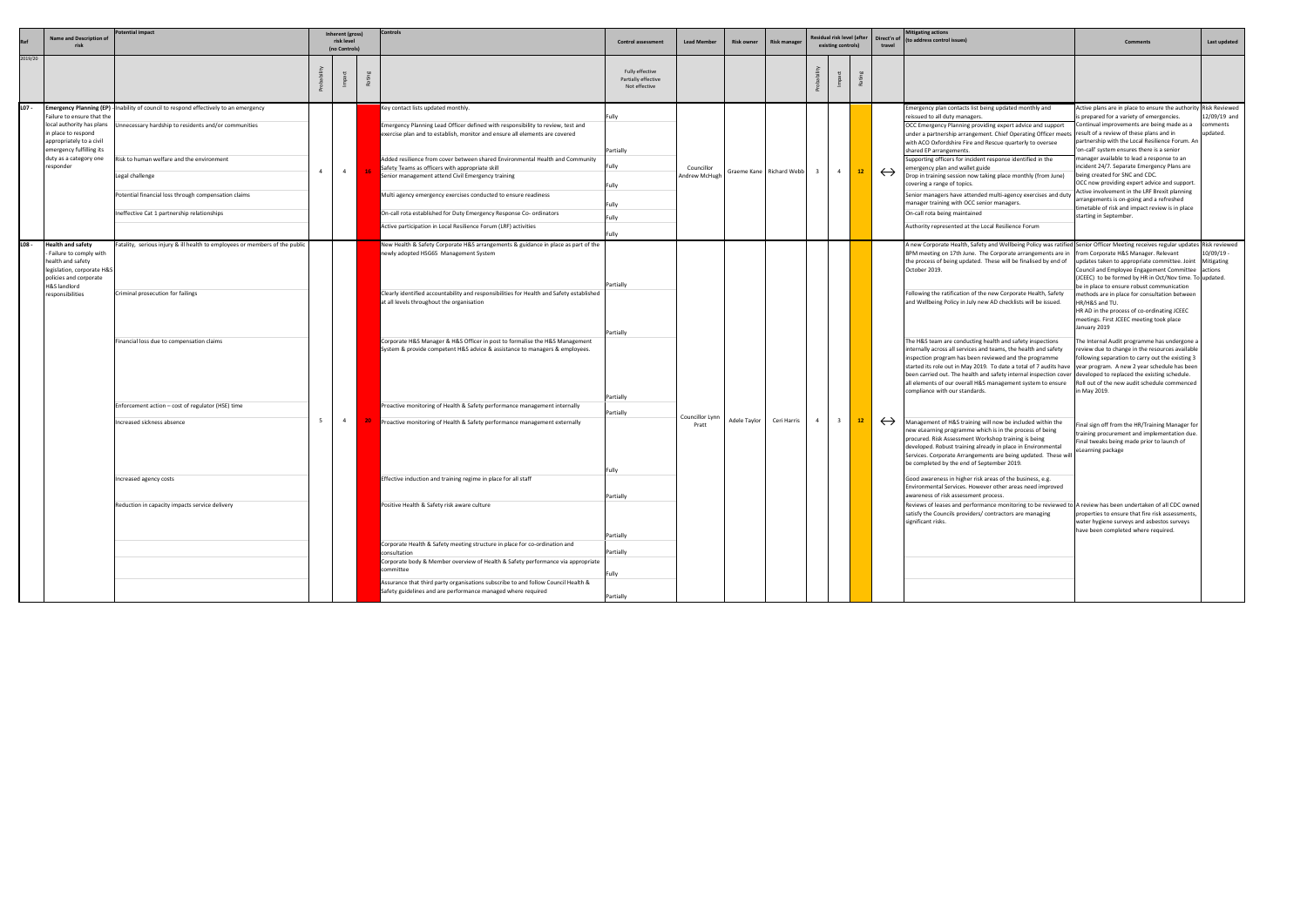|         | <b>Name and Description of</b><br>risk                                                                                                                                                                                                                                                                                   | tential impact                                                                                                                                                                                                                                                                             | <b>Inherent (gross)</b><br>risk level<br>(no Controls) | Controls |                                                                                                                                                                                                                                                                                                                                                                                                                                                                                                                                                                                                                                                                                                                                                                                                                                                               | <b>Control assessment</b>                               | <b>Lead Member</b>       | <b>Risk owner</b>        | <b>Risk manager</b> |                         | Residual risk level (after<br>existing controls) |    | Direct'n of<br>travel | <b>Mitigating actions</b><br>(to address control issues)                                                                                                                                                                                                                                                                                                                                                                                                                                                                                                                                                                                                                                                                                                                                                                                                                                                                                                                                                                                                                                                                                                                                                                                                                                                                                                                                                                                                                                      | <b>Comments</b>                                                                                                                                                                                                                                                                                                     | Last updated                                                    |
|---------|--------------------------------------------------------------------------------------------------------------------------------------------------------------------------------------------------------------------------------------------------------------------------------------------------------------------------|--------------------------------------------------------------------------------------------------------------------------------------------------------------------------------------------------------------------------------------------------------------------------------------------|--------------------------------------------------------|----------|---------------------------------------------------------------------------------------------------------------------------------------------------------------------------------------------------------------------------------------------------------------------------------------------------------------------------------------------------------------------------------------------------------------------------------------------------------------------------------------------------------------------------------------------------------------------------------------------------------------------------------------------------------------------------------------------------------------------------------------------------------------------------------------------------------------------------------------------------------------|---------------------------------------------------------|--------------------------|--------------------------|---------------------|-------------------------|--------------------------------------------------|----|-----------------------|-----------------------------------------------------------------------------------------------------------------------------------------------------------------------------------------------------------------------------------------------------------------------------------------------------------------------------------------------------------------------------------------------------------------------------------------------------------------------------------------------------------------------------------------------------------------------------------------------------------------------------------------------------------------------------------------------------------------------------------------------------------------------------------------------------------------------------------------------------------------------------------------------------------------------------------------------------------------------------------------------------------------------------------------------------------------------------------------------------------------------------------------------------------------------------------------------------------------------------------------------------------------------------------------------------------------------------------------------------------------------------------------------------------------------------------------------------------------------------------------------|---------------------------------------------------------------------------------------------------------------------------------------------------------------------------------------------------------------------------------------------------------------------------------------------------------------------|-----------------------------------------------------------------|
| 2019/20 |                                                                                                                                                                                                                                                                                                                          |                                                                                                                                                                                                                                                                                            |                                                        |          |                                                                                                                                                                                                                                                                                                                                                                                                                                                                                                                                                                                                                                                                                                                                                                                                                                                               | Fully effective<br>Partially effective<br>Not effective |                          |                          |                     |                         |                                                  |    |                       |                                                                                                                                                                                                                                                                                                                                                                                                                                                                                                                                                                                                                                                                                                                                                                                                                                                                                                                                                                                                                                                                                                                                                                                                                                                                                                                                                                                                                                                                                               |                                                                                                                                                                                                                                                                                                                     |                                                                 |
| L09 -   | Cyber Security - If there is Service disruption<br>nsufficient security with<br>regards to the data held<br>and IT systems used by<br>the councils and<br>insufficient protection<br>against malicious attacks<br>on council's systems then<br>there is a risk of: a data<br>breach, a loss of service,<br>cyber-ransom. | Financial loss / fine<br>rosecution – penalties imposed<br>ndividuals could be placed at risk of harm<br>Reduced capability to deliver customer facing services<br>Unlawful disclosure of sensitive information<br>Inability to share services or work with partners<br>Loss of reputation | $\mathbf{A}$<br>5                                      |          | File and Data encryption on computer devices<br>Managing access permissions and privileged users through AD and individual<br>applications<br>Consistent approach to information and data management and security across the<br>councils<br>Effective information management and security training and awareness programme<br>for staff<br>Password security controls in place<br>Robust information and data related incident management procedures in place<br>Appropriate robust contractual arrangements in place with all third parties that supply<br>systems or data processing services<br>Appropriate plans in place to ensure ongoing PSN compliance<br>Adequate preventative measures in place to mitigate insider threat, including physical<br>and system security<br>Insider threat mitigated through recruitment and line management processes | Partially<br>Fully<br>Partially<br>Fully                | Councillor Ian<br>Corkin | Claire Taylor            | David<br>Spilsbury  |                         | 5                                                | 15 | $\leftrightarrow$     | The cyber-essentials plus certification has now been passed.<br>Cyber-security was reviewed by Internal Audit in May 2017 and a<br>review meeting was held on 30th August 2018. The output has<br>been received and signed off with good progress summary<br>The Regional Police Cyber Security Advisor gave the IT<br>management team two training sessions (full cyber awareness<br>Oct18 and table top DR exercise Nov18) followed by a series of<br>all-Council staff awareness sessions in January 2019. Mop-up on<br>e-learning options now being explored by IT and HR.<br>To complete the implementation of the intrusion prevention and<br>detection system.<br>Agreed Terms of Reference and re-implementation of the<br>security forum as the Information Governance Group, with<br>meetings to be held on a minimum quarterly basis chaired by the<br>Information Governance Manager. Information Governance<br>support is now provided to Cherwell as part of a joint working<br>relationship with Oxfordshire County Council. An action for the<br>next month will be to ensure there are effective partnership<br>working arrangements in place under this new service.<br>Cyber Awareness e-learning available and will be part of new<br>starters induction training.<br>Cyber Security issues regularly highlighted to all staff.<br>External Health Check undertaken April 2019, executive<br>summary gives us a high security posture and no critical security<br>issues. | Cyber security incidents are inevitable.<br>The only way to manage this risk is to have<br>effective controls and mitigations in place<br>including audit and review.                                                                                                                                               | lisk Reviewed<br>2/09/19 -<br>Aitigating<br>actions<br>updated. |
| $L10 -$ | Safeguarding the<br>vulnerable (adults and<br>children) - Failure to<br>follow our policies and<br>procedures in relation to<br>safeguarding vulnerable<br>adults and children or<br>raising concerns about                                                                                                              | ncreased harm and distress caused to vulnerable individuals and their<br>amilies<br>Council could face criminal prosecution<br>riminal investigations potentially compromised<br>tential financial liability if council deemed to be negligent                                             |                                                        |          | Safeguarding lead in place and clear lines of responsibility established<br>Safeguarding Policy and procedures in place<br>Information on the intranet on how to escalate a concern<br>Mandatory training and awareness raising sessions are now in place for all staff.<br>Safer recruitment practices and DBS checks for staff with direct contact                                                                                                                                                                                                                                                                                                                                                                                                                                                                                                          | Partially<br>Fully<br>Fully<br>Fully                    |                          |                          |                     |                         |                                                  |    |                       | Ongoing internal awareness campaigns<br>Ongoing external awareness campaigns<br>Annual refresher and new training programmes including<br>training for new members<br>Continue to attend groups focused on tackling child exploitation                                                                                                                                                                                                                                                                                                                                                                                                                                                                                                                                                                                                                                                                                                                                                                                                                                                                                                                                                                                                                                                                                                                                                                                                                                                        | Vacant Safeguarding post has necessitated<br>temporary changes with services making their<br>own referrals directly and sending notification<br>to Safeguarding inbox. Discussions with<br>colleagues at OCC have provided insight but no<br>clear way forward as yet. Software purchase<br>proving time consuming. | lisk Reviewed<br>04/09/19 - No<br>changes                       |
|         | their welfare                                                                                                                                                                                                                                                                                                            |                                                                                                                                                                                                                                                                                            | $\overline{4}$<br>$\overline{4}$                       |          | Action plan developed by CSE Prevention group as part of the Community Safety<br>Partnership<br>Data sharing agreement with other partners<br>Attendance at Children and Young People Partnership Board (CYPPB)<br>Annual Section 11 return compiled and submitted as required by legislation.<br>Engagement with Joint Agency Tasking and Co-ordinating Group (JATAC) and relevant<br>Oxfordshire County Council (OCC) safeguarding sub group<br>Engagement at an operational and tactical level with relevant external agencies and<br><b>networks</b>                                                                                                                                                                                                                                                                                                      | Partially<br>Partially<br>Fully                         | Councillor Barry<br>Wood | Graeme Kane Nicola Riley |                     | $\overline{\mathbf{3}}$ | $\overline{4}$                                   | 12 | $\leftrightarrow$     |                                                                                                                                                                                                                                                                                                                                                                                                                                                                                                                                                                                                                                                                                                                                                                                                                                                                                                                                                                                                                                                                                                                                                                                                                                                                                                                                                                                                                                                                                               |                                                                                                                                                                                                                                                                                                                     |                                                                 |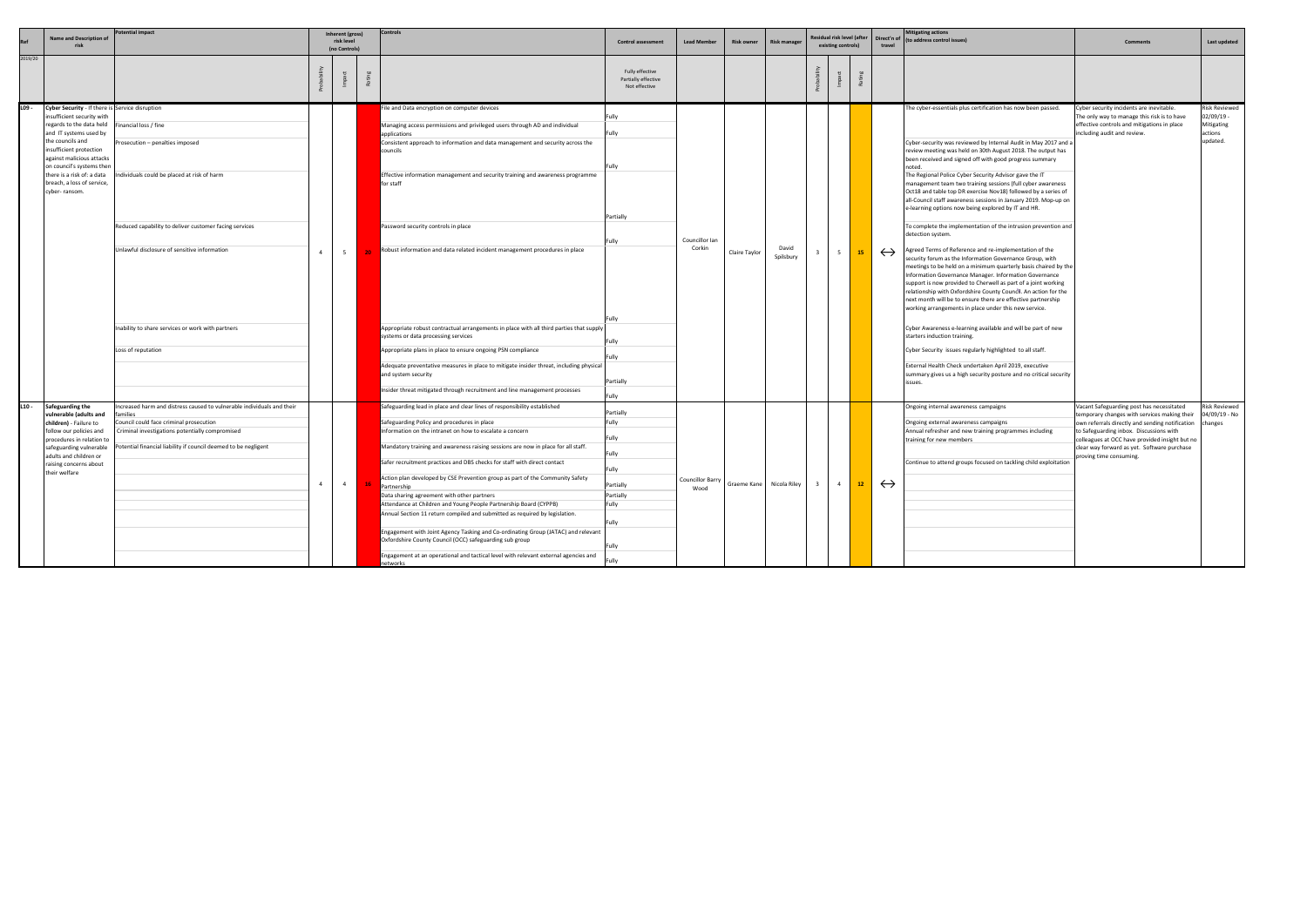|         | <b>Name and Description of</b><br>risk                                                                                                                                                                                       | ential impact                                                                                                                                                                                                                                                                                                                                                                                                                                                                                                                                                                                                      |                                  | Control<br>Inherent (gross)<br>risk level<br>(no Controls) |                                                                                                                                                                                                                                                                                                                                                                                                                                                                                                                                                                                                             | <b>Control assessment</b>                               | <b>Lead Member</b>                     | <b>Risk owner</b> | <b>Risk manager</b>       | esidual risk level (after<br>existing controls) |                         | travel |                   | <b>Mitigating actions</b><br>Direct'n of (to address control issues)                                                                                                                                                                                                                                                                                                                                                                                                                                                                                                                                                                                                            | Comment                                                                                                                                                                                                                                                                                                                                                                                                                                                                                                                                                     | Last updated                                                                           |
|---------|------------------------------------------------------------------------------------------------------------------------------------------------------------------------------------------------------------------------------|--------------------------------------------------------------------------------------------------------------------------------------------------------------------------------------------------------------------------------------------------------------------------------------------------------------------------------------------------------------------------------------------------------------------------------------------------------------------------------------------------------------------------------------------------------------------------------------------------------------------|----------------------------------|------------------------------------------------------------|-------------------------------------------------------------------------------------------------------------------------------------------------------------------------------------------------------------------------------------------------------------------------------------------------------------------------------------------------------------------------------------------------------------------------------------------------------------------------------------------------------------------------------------------------------------------------------------------------------------|---------------------------------------------------------|----------------------------------------|-------------------|---------------------------|-------------------------------------------------|-------------------------|--------|-------------------|---------------------------------------------------------------------------------------------------------------------------------------------------------------------------------------------------------------------------------------------------------------------------------------------------------------------------------------------------------------------------------------------------------------------------------------------------------------------------------------------------------------------------------------------------------------------------------------------------------------------------------------------------------------------------------|-------------------------------------------------------------------------------------------------------------------------------------------------------------------------------------------------------------------------------------------------------------------------------------------------------------------------------------------------------------------------------------------------------------------------------------------------------------------------------------------------------------------------------------------------------------|----------------------------------------------------------------------------------------|
| 2019/20 |                                                                                                                                                                                                                              |                                                                                                                                                                                                                                                                                                                                                                                                                                                                                                                                                                                                                    |                                  |                                                            |                                                                                                                                                                                                                                                                                                                                                                                                                                                                                                                                                                                                             | Fully effective<br>Partially effective<br>Not effective |                                        |                   |                           |                                                 |                         |        |                   |                                                                                                                                                                                                                                                                                                                                                                                                                                                                                                                                                                                                                                                                                 |                                                                                                                                                                                                                                                                                                                                                                                                                                                                                                                                                             |                                                                                        |
| $L11 -$ | owned companies and<br>delivery of planned<br>financial and other<br>objectives - failure of<br>to achieve their intended<br>outcomes of fail to meet<br>financial objectives                                                | Sustainability of Council   Unclear governance leading to lack of clarity and oversight in terms of<br>inancial and business outcomes<br>Non achievement of business and finance outcomes directly or indirectly<br>council owned companies impacting on other council services<br>Lack of understanding at officer and member level about the different<br>roles of responsibilities required when managing council owned<br>companies                                                                                                                                                                            | $\overline{4}$<br>$\overline{3}$ | 12                                                         | Annual business planning in place for all companies to include understanding of the<br>link between our objectives being delivered and financial impact for the council<br>Financial planning for the companies undertaken that will then be included within our<br>own Medium term financial plan<br>Ensure strong corporate governance mechanisms are in place<br>Sound monitoring in place of both business and financial aspects of the companies<br>and the impact on overall council performance<br>Training in place for those undertaking roles relating to the companies                           | Fully<br>Fully<br>Partially<br>∶ully<br>Partially       | <b>Councillor Tony</b><br><b>Illot</b> | Adele Taylor      | Dominic<br>Oakeshott      |                                                 | $\overline{4}$          | 12     | $\leftrightarrow$ | Changes in the shareholder support side line management been<br>put in place. Additional oversight and capacity from senior<br>managers including performance dashboards at CEDR<br>Resilience and support being developed across business to<br>support and enhance knowledge around council companies<br>Skills and experience being enhanced to deliver and support<br>development, challenge and oversight.                                                                                                                                                                                                                                                                 | Knowledge and experience building take place<br>with training and support as required.<br>Company dashboard now being reviewed by<br>CEDR to understand the impact of what is<br>happening at company level on the council.<br>Review of company governance being<br>undertaken to ensure that we are adhering to<br>best practice                                                                                                                                                                                                                          | Risk reviewed -<br>04/09/19 - No<br>changes                                            |
| $L12 -$ | third party suppliers<br>including contractors and<br>other partners - the<br>failure of a key partner of<br>supplier impacting on the<br>business of the council                                                            | Financial sustainability of The financial failure of a third party supplier or partner results in the<br>inability or reduced ability to deliver a service to customers.<br>Failure to ensure the necessary governance of third party relationships<br>council businesses, partners, suppliers) are in pace to have sufficient<br>versight of our suppliers                                                                                                                                                                                                                                                        | $\mathbf{3}$<br>$\overline{4}$   | 12                                                         | Ensure contract management in place review and anticipate problems within key<br>service suppliers and partners<br>Business continuity planning arrangements in place in regards to key suppliers<br>Ensuring that proactive review and monitoring is in place for key suppliers to ensure<br>we are able to anticipate any potential service failures                                                                                                                                                                                                                                                      | Partially<br>Partially<br>Partially                     | <b>Councillor Tony</b><br>Illot        |                   | Adele Taylor Wayne Welsby | $\overline{2}$                                  | 4                       |        | $\leftrightarrow$ | Meetings take place when required with suppliers to review<br>higher risk areas.<br>Some review of appropriate information in regards to key<br>supplier performance through trade press, information from<br>etworks in place.                                                                                                                                                                                                                                                                                                                                                                                                                                                 | The Council continues to monitor suppliers<br>financial stability and meets with suppliers<br>vhen required. Financial company insight being Changes.<br>gained through use of monitoring tools and<br>financial advice.                                                                                                                                                                                                                                                                                                                                    | Risk reviewed -<br>12/09/19 - No                                                       |
| $L13 -$ | <b>Separation and Joint</b><br>Working - Separation of<br>joint services with SNC<br>and development of joint<br>working partnership with<br>OCC impacts on the<br>provision of services to<br>residents and<br>communities. | Inability to deliver Council priorities and plans, impacting on quality of<br>services delivered to residents and communities.<br>Reduced resilience and business continuity<br>Reduced staff morale, increased workload and uncertainty may lead to<br>loss of good people<br>Opportunities for joint working with OCC take longer to develop than<br>planned delaying potential service improvements for residents and<br>communities<br>Northamptonshire re-organisation impacts on services being delivered to<br>SNC from CDC, impacting on the quality of services delivered to residents<br>and communities | $\overline{4}$<br>-5             |                                                            | Agreed programme of separation in place between CDC and SNC<br>Programme Board and Project Team established to deliver separation.<br>S113 agreement in place with Oxfordshire County Council<br>Partnership Working Group established with OCC to oversee the development of joint Fully<br>working proposals.<br>On-going service delivery arrangements to SNC set out clearly and underpinned by the Partially<br>Collaboration Agreement with protocols in place for dealing with any emerging issues.<br>Regular review and sharing of partnership activity / engagement at senior officer<br>meetings | Fully<br>Fully<br>Fully<br>Partially                    | Councillor Barry<br>Wood               |                   | Yvonne Rees Claire Taylor | 5                                               | $\overline{\mathbf{3}}$ | 15     |                   | Standing item at senior officer meetings - regular review of risk   All services have now either been separated or<br>and control measures.<br>Legal advice sought with regards to the employment implications There has been some delay in implementing<br>of re-organisation and separation proposals.<br>Separation tracker and risk register to be circulated at all senior<br>management meetings.<br>Collaboration Agreement to underpin joint working with SNC<br>following the end of the s113 in place.<br>Changing Times staff magazine issued on monthly basis.<br>Regular communications plan with cascade briefings from<br>Assistant Directors planned quarterly. | had proposals approved with implementation<br>underway. Only HR, Customer Services and<br>Wellbeing left to implement.<br>separated services due to recruitment issues at<br>SNC.<br>Service delivery models in place for some<br>services e.g. Payroll where separation is not<br>possible within current timetable. All service<br>delivery arrangements to be reviewed in<br>Strategic Capability proposal considered by<br>Partnership Working Group in August.<br>roposals for two Joint Corporate Directors'<br>between CDC and OCC approved in July. | Risk reviewed<br>1/09/19 -<br><b>litigating</b><br>ctions and<br>ommentary<br>updated. |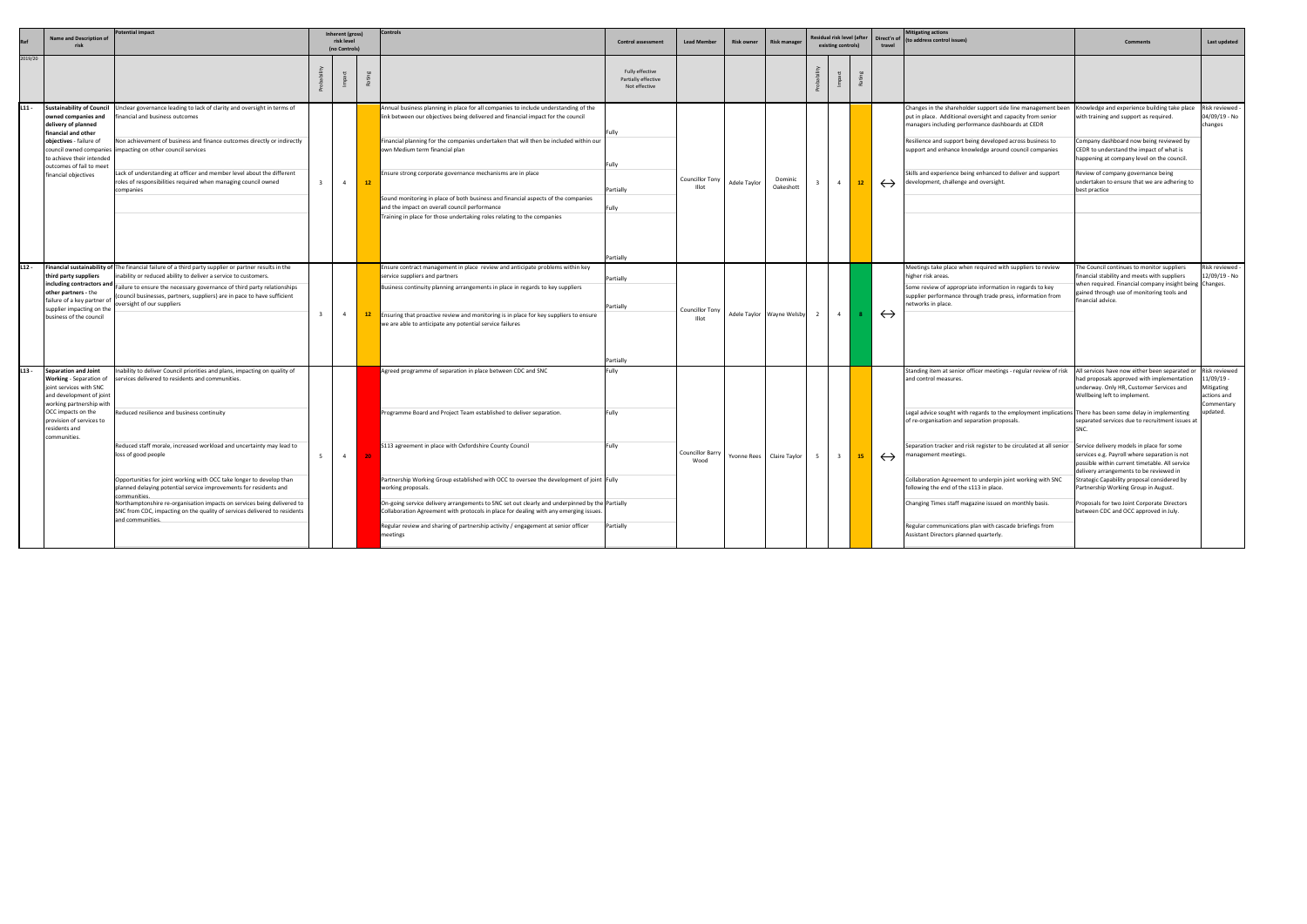| 2019/20 | risk                                                                                                                                                                                                                                                                                                                                                                                                               |                                                                                                                                                                                                                                                                                                                                                                                                                                                                                                                                                                                                                                                                                                                                                                                           | Inherent (gross)<br>risk level<br>(no Controls) |  |                                                                                                                                                                                                                                                                                                                                                                                                                                                                                                                                                                                                                                                                                                                                                                                                                                                                                                                                                                                             |                                                                                         |                          |               | <b>Controls</b>         | <b>Control assessment</b> | <b>Lead Member</b>      | <b>Risk owner</b> | <b>Risk manager</b> |                                                                                                                                                                                                                                                                                                                                                                                                                                                                                                                                                                                      | Residual risk level (after<br>existing controls)                                                                                                                                                                                                                                                                                                                                                                                                                                                                                                                                                                                                                                                                                                                                                                                                                                                                                                                                                                                                                                                                |                                                                        | Direct'n of<br>travel | <b>Mitigating actions</b><br>(to address control issues) | <b>Comments</b> | Last updated |
|---------|--------------------------------------------------------------------------------------------------------------------------------------------------------------------------------------------------------------------------------------------------------------------------------------------------------------------------------------------------------------------------------------------------------------------|-------------------------------------------------------------------------------------------------------------------------------------------------------------------------------------------------------------------------------------------------------------------------------------------------------------------------------------------------------------------------------------------------------------------------------------------------------------------------------------------------------------------------------------------------------------------------------------------------------------------------------------------------------------------------------------------------------------------------------------------------------------------------------------------|-------------------------------------------------|--|---------------------------------------------------------------------------------------------------------------------------------------------------------------------------------------------------------------------------------------------------------------------------------------------------------------------------------------------------------------------------------------------------------------------------------------------------------------------------------------------------------------------------------------------------------------------------------------------------------------------------------------------------------------------------------------------------------------------------------------------------------------------------------------------------------------------------------------------------------------------------------------------------------------------------------------------------------------------------------------------|-----------------------------------------------------------------------------------------|--------------------------|---------------|-------------------------|---------------------------|-------------------------|-------------------|---------------------|--------------------------------------------------------------------------------------------------------------------------------------------------------------------------------------------------------------------------------------------------------------------------------------------------------------------------------------------------------------------------------------------------------------------------------------------------------------------------------------------------------------------------------------------------------------------------------------|-----------------------------------------------------------------------------------------------------------------------------------------------------------------------------------------------------------------------------------------------------------------------------------------------------------------------------------------------------------------------------------------------------------------------------------------------------------------------------------------------------------------------------------------------------------------------------------------------------------------------------------------------------------------------------------------------------------------------------------------------------------------------------------------------------------------------------------------------------------------------------------------------------------------------------------------------------------------------------------------------------------------------------------------------------------------------------------------------------------------|------------------------------------------------------------------------|-----------------------|----------------------------------------------------------|-----------------|--------------|
|         |                                                                                                                                                                                                                                                                                                                                                                                                                    |                                                                                                                                                                                                                                                                                                                                                                                                                                                                                                                                                                                                                                                                                                                                                                                           |                                                 |  |                                                                                                                                                                                                                                                                                                                                                                                                                                                                                                                                                                                                                                                                                                                                                                                                                                                                                                                                                                                             | Fully effective<br>Partially effective<br>Not effective                                 |                          |               |                         |                           |                         |                   |                     |                                                                                                                                                                                                                                                                                                                                                                                                                                                                                                                                                                                      |                                                                                                                                                                                                                                                                                                                                                                                                                                                                                                                                                                                                                                                                                                                                                                                                                                                                                                                                                                                                                                                                                                                 |                                                                        |                       |                                                          |                 |              |
| $L14 -$ | <b>Corporate Governance</b><br>Failure of corporate<br>governance leads to<br>negative impact on<br>service delivery or the<br>projects providing value<br>to customers.                                                                                                                                                                                                                                           | Threat to service delivery and performance if good management practices<br>and controls are not adhered to.<br>Risk of ultra vires activity or lack of legal compliance<br>Risk of fraud or corruption<br>implementation of major Risk to financial sustainability if lack of governance results in poor<br>nvestment decisions or budgetary control.<br>Failure of corporate governance in terms of major projects, budgets or<br>council owned companies impacts upon financial sustainability of the<br>councils.                                                                                                                                                                                                                                                                      | $\overline{4}$                                  |  | Clear and robust control framework including: constitution, scheme of delegation,<br>ethical walls policy etc.<br>Clear accountability and resource for corporate governance (including the shareholder Partially<br>role).<br>Integrated budget, performance and risk reporting framework.<br>Corporate programme office and project management framework. Includes project<br>and programme governance.<br>Internal audit programme aligned to leadership risk register.<br>Training and development resource targeted to address priority issues; examples<br>nclude GDPR, safeguarding etc.<br>HR policy framework.<br>Annual governance statements                                                                                                                                                                                                                                                                                                                                     | Partially<br>Partially<br>Partially<br>Partially<br>Partially<br>Partially<br>Partially | Councillor Barry<br>Wood |               | Yvonne Rees Nick Graham | $\overline{\mathbf{3}}$   | $\overline{\mathbf{3}}$ |                   | $\leftrightarrow$   | Standing item at senior officer meetings - regular review of risk<br>and control measures<br>Review of constitution to take place 2018/19<br>Implementation of corporate programme office - May 2018<br>Full review of HR policy to be undertaken during 2018/19<br>Monitoring Officer to attend management team meetings                                                                                                                                                                                                                                                            | S113 Agreement terminates on 16 January<br>2019. Collaboration Agreement being<br>developed. Executive and Cabinet will consider changes.<br>its adoption on 7 and 14 January 2019<br>respectively. Service schedules are being<br>developed for all services that require ongoing<br>joint working - and these are programmed o be<br>in placed by 16 January 2019.                                                                                                                                                                                                                                                                                                                                                                                                                                                                                                                                                                                                                                                                                                                                            | Risk reviewed<br>2/09/19 - No                                          |                       |                                                          |                 |              |
|         | (contract with HMG)<br>As a result of a lack of<br>experience of this scale<br>delivery there is a risk<br>that inadequate levels of<br>the Partnership to<br>Oxfordshire Housing and<br>Growth Deal governance,<br>resourcing and delivery<br>and that CDC (and its<br>partners) will fail to meet<br>its publicly stated<br>Contractual commitmer<br>to its Partners and<br>Government over the 5-<br>year term. | Oxfordshire Growth Deal   Failure to meet its obligations as a partner within the Growth Deal could<br>see Cherwell as a factor in Government holding back some or all of its<br>unding and/or cease to extend the arrangement beyond 2023.<br>and nature of partnership Infrastructure milestone delivery late (for infrastructure linked to<br>accelerated housing)<br>control will be applied by Accelerated housing numbers delivered to plan late<br>ost of infrastructure to accelerate circa 6500 homes within 5-year term<br>significantly beyond 2018 budget cost estimate<br>DC GVA: no defined metrics in HGDDP but linked to homes<br>accelerated/infrastructure/affordable homes delivered/JSSP progress and<br>delivery<br><b>ISSP</b><br>Affordable Houses<br>Productivity | $5^{\circ}$<br>5                                |  | Appointment of an interim advisor to guide and support delivery of the GD<br>programme and risk management controls<br>Recognition of issues in CDC GD arrangements and delivery of a 6-week review to<br>identify and propose an action plan to manage and bring the issues within control (see<br>5-week plan)<br>Establish CDC organisational fit of GDC GD as a programme capability reporting to<br>CEDR through the Place Board<br>Secured approval for CDC GD next stage plan at CEDR 17/12/18 which targets setting Fully<br>up CDC GD programme board, work stream capability and leadership supported by<br>CDC Transformation PMO by end March 19 (see Board paper and Next stage Plan<br>Proposal)<br>Built on CDC PMO RAID principles and developed initial RAID logs for each work<br>stream (capture risks, issues, dependencies and assumptions) to help define "gives<br>and gets" as a basis for holding all to account for defined and transparent baseline<br>deliverv. | Fully<br>Partially<br>Fully                                                             | Councillor Barry<br>Wood | Robert Jolley | Jonathan<br>MacWilliam  |                           | $\overline{3}$          | 12                | $\leftrightarrow$   | A CDC GD programme and programme board capability<br>Work stream plans of work (work stream brief, schedule, RAID<br>Appropriate engagement with members in support of their delivery. Included in the decision was the<br>advisory/scrutiny at GD Board level<br>Governance and performance management<br>Improved collaboration working with partners to hold them to<br>account for their part of delivery<br>Securing approval of a resourced GD Y2 plan to be delivered in a<br>collaborative partnership environment<br>Extending support from interim advisor to end March 19 | There has been a change of SRO this month<br>with the previous deputy SRO Robert Jolley<br>assuming the senior role. The resulting vacant<br>deputy SRO role now needs to be filled. This<br>change in Board membership is not seen as<br>impacting the overall Risk assessment. CEDR<br>have approved the Year 2 Plan for Growth Deal<br>agreement in principal to deliver the resources<br>required by the Plan. Having the resourced<br>plan in place will enable the residual risk to be<br>managed downwards. However until the<br>resources are available we consider it<br>appropriate that the risk remains unchanged in<br>this period.<br>The programme is now working to the<br>approved Year 2 Plan with the Programme<br>Board providing appropriate governance and<br>oversight. Whilst confidence is improving the<br>overall low maturity level of the programme<br>means that the Risk level remains at Amber. It<br>is anticipated that should the current trajectory<br>for the programme be maintained the residual<br>risk will improve to GREEN (low risk) within the<br>current quarter. | Risk reviewed<br>09/09/19 - Risk<br>owner and<br>ommentary<br>ipdated. |                       |                                                          |                 |              |